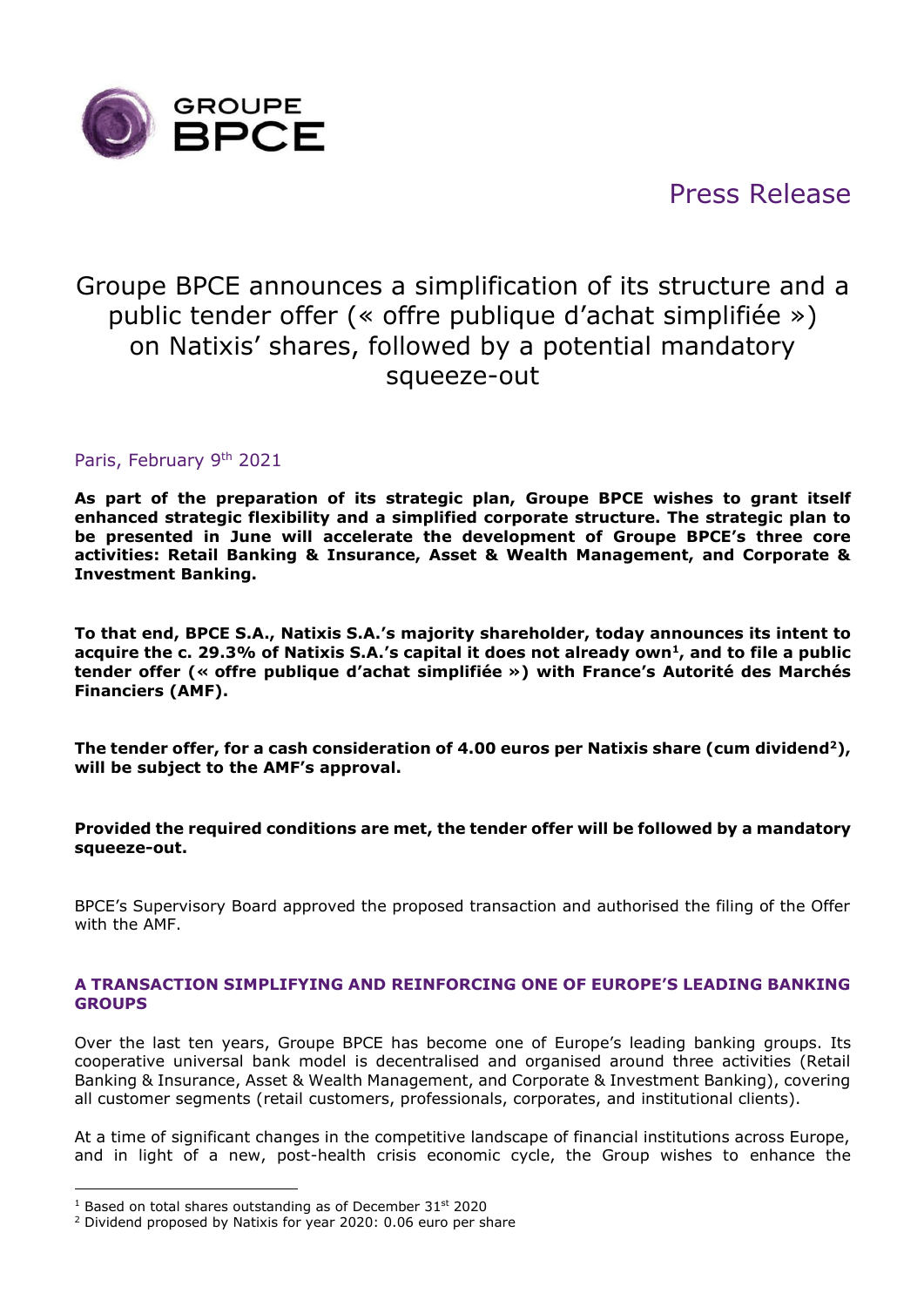

development of its businesses, by providing them with the means to increase their strategic flexibility, accelerate their development for the benefit of their customers and their performance, by simplifying its organisation.

To reach this goal and as part of its upcoming strategic plan, Groupe BPCE wishes to study, together with its corporate bodies, an evolution of its organisation with:

- On one side, the retail businesses, including Retail Banking and Insurance (BPA), Financial Solutions and Expertise (SEF), and now also Insurance and Payment businesses. This would complete the movement initiated with the successful creation of the SEF division. Insurance and Payment businesses might report directly to BPCE S.A.; the terms of such a combination would be analysed at a later stage;
- On the other side, the Groupe BPCE's global businesses serving Large and Global Customers: Asset and Wealth Management (« Natixis Investment Managers » and « Natixis Wealth Management »), and Corporate and Investment Banking (« Natixis CIB ») would be gathered within a new structure « Global Financial Services »;
- A clearer model for the support functions of BPCE, Natixis and its businesses with simplified functional links.

This study will be carried out regardless of the tender offer's outcome.

Any project stemming from today's announcement will be submitted, if need be, to the consultation of relevant works councils.

Moreover, Groupe BPCE observes that Natixis' listing does not provide the means required for the development of its activities, whereas the strategic flexibility is greater within Groupe BPCE than the public equity markets. Natixis clearly benefits from Groupe BPCE's financial backing, and the Caisses d'Epargne and Banques Populaires are the first economic partners of Natixis' businesses. As a consequence, in the perspective of the considered reorganisation, BPCE S.A., Natixis' majority shareholder, announces its intention to launch a tender offer on the c. 29.3% of Natixis' share capital it does not own.

Groupe BPCE, whose regulatory capital levels are among the highest across European banks, is in position to successfully execute this transaction at an attractive price for Natixis' shareholders, with a 40% premium relative to Natixis' volume weighted average price over the last 60 trading days as of 5 February 2021 and a 16% premium relative to Natixis' closing share price as of 5 February 2021.

### **Following the completion of the transaction, Groupe BPCE would be the largest privatelyheld banking institution in Europe.**

*« Over the past 10 years, we have built one of the strongest European banking groups, with strong regulatory capital ratios, attractive brands, and a widely recognised expertise, including those developed by Natixis' teams. As we are preparing our upcoming strategic plan, the simplification project of our organisation underpins our new ambitions to continue financing the economy, serve our customers, and our employees. The offer to be filed by the Group represents an attractively priced liquidity opportunity for Natixis' shareholders, at a time when regulatory and structural factors, which have already impacted the sector's profitability levels, will likely bear a lasting effect on banks. At the completion of this project, which represents a key milestone in Groupe BPCE's history, the Group will have a simpler and clearer organisation to accelerate the development of all its activities and increase their strategic flexibility. This project will allow us to reinforce our model as an ambitious leading universal cooperative bank, Europe's largest privately-held banking group, able to address key future challenges. »*

Laurent Mignon, Chairman of the Groupe BPCE Management Board and CEO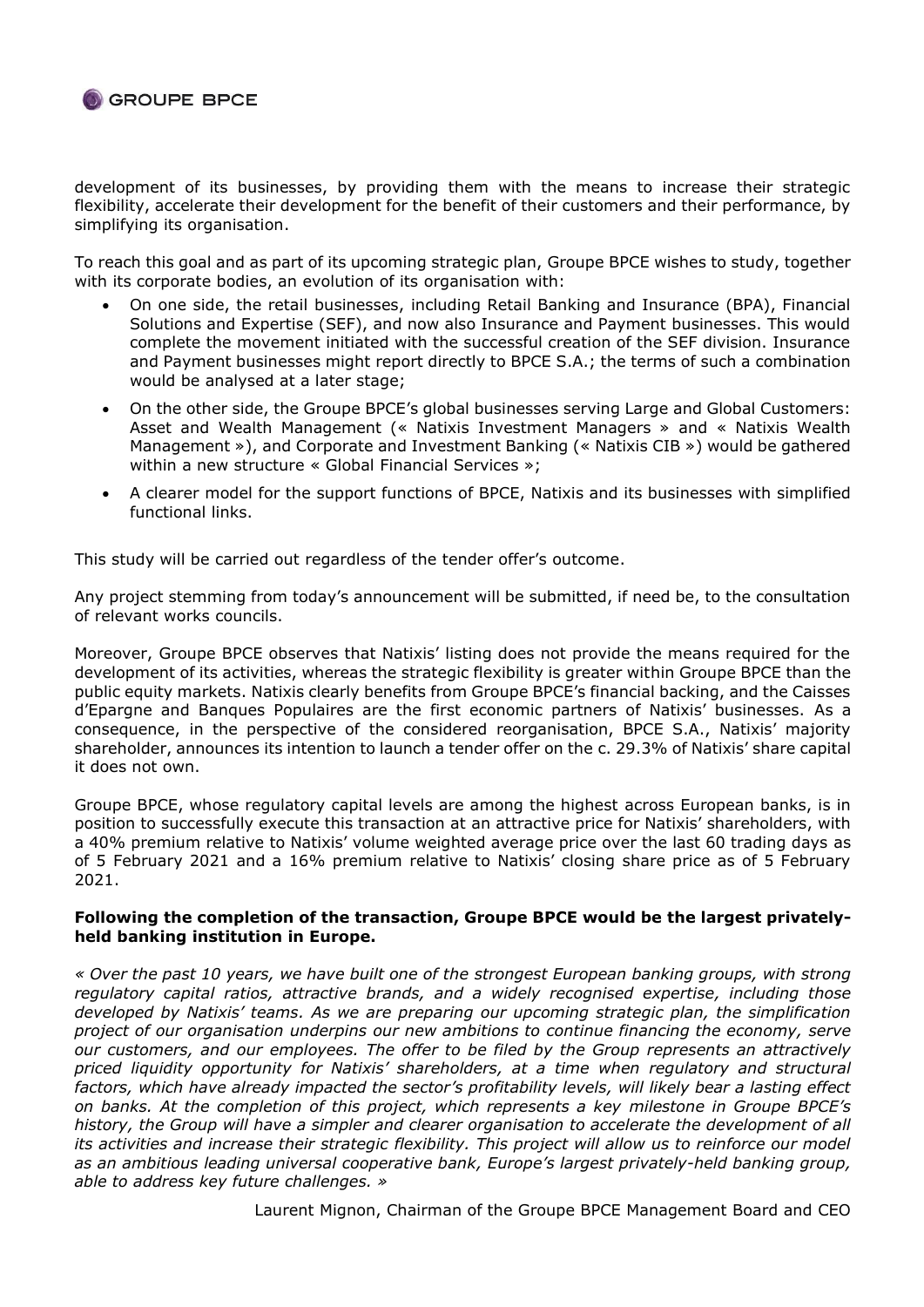## **KEY TERMS OF THE OFFER OF GROUPE BPCE ON NATIXIS**

BPCE's tender offer (the « Offer ») aims to acquire all outstanding Natixis shares not already owned by BPCE S.A., representing approximately 29.3% of Natixis' share capital, at the offer price of 4.00 euros per share (cum dividend<sup>3</sup>).

The Offer represents a total cash consideration of €3.7bn. Should BPCE successfully obtain 100% of Natixis' share capital through the Offer, following completion of the transaction, Groupe BPCE's end-2021 CET1 ratio will be in line with its strategic target of 15.5%.

The contemplated offer price of 4.00 euros per Natixis share (cum dividend) represents a premium of:

- 16% relative to Natixis' closing share price on February 5 2021<sup>4</sup>
- 40% relative to Natixis' closing share price on January 11<sup>th</sup> 2021<sup>5</sup>
- 40%, 62% and 66% relative to Natixis' average share price<sup>6</sup> over respectively the last 60, 120 and 180 trading days
- 36% relative to research analysts' average target price for Natixis<sup>7</sup>.

Moreover, BPCE S.A. believes the Offer represents a full valuation of Natixis and a liquidity opportunity for Natixis' shareholders.

BPCE intends to proceed with a mandatory squeeze-out and to delist all remaining Natixis shares at the end of the Offer period, should the Offer result in Natixis' minority shareholders holding no more than 10% of the company's share capital and voting rights. As part of the mandatory squeeze-out, BPCE S.A. would then acquire all remaining outstanding Natixis shares which it does not already own, against the payment of a cash consideration of €4.00 per Natixis share (cum dividend), equal to the Offer price.

Natixis' Board of Directors which met today favourably welcomed the transaction and will release an informed opinion on the terms of the Offer in due course, in light of the work of an independent expert appointed to opine on the financial terms of the Offer and, as the case may be, the mandatory squeeze-out.

JPMorgan Chase Bank, N.A., Paris branch, acts as presenting bank of the Offer, which will be filed with the AMF shortly.

Once filed, this tender offer and the draft offer document will be subject to the AMF's review, which will assess their conformity with the relevant legal and regulatory provisions.

The timeline of the Offer, which will be decided by the AMF, will be published at a later stage.

The draft offer document will be publicly available on BPCE's website ([www.groupebpce.com\)](http://www.groupebpce.com/) and the AMF's website ([www.amf-france.org\)](http://www.amf-france.org/).

<sup>&</sup>lt;sup>3</sup> Dividend proposed by Natixis for year 2020: 0.06 euro per share

<sup>4</sup> The share price as of 8 February 2021 has not been taken into account due to significant movements on the stock

<sup>5</sup> Last close prior to the publication of a forum post and several equity research notes mentioning a potential "*corporate event*" on Natixis

<sup>6</sup> Volume Weighted Average Price as of 5 February 2021

<sup>7</sup> Based on the average of 22 research analysts' target prices (sources: Bloomberg, research reports)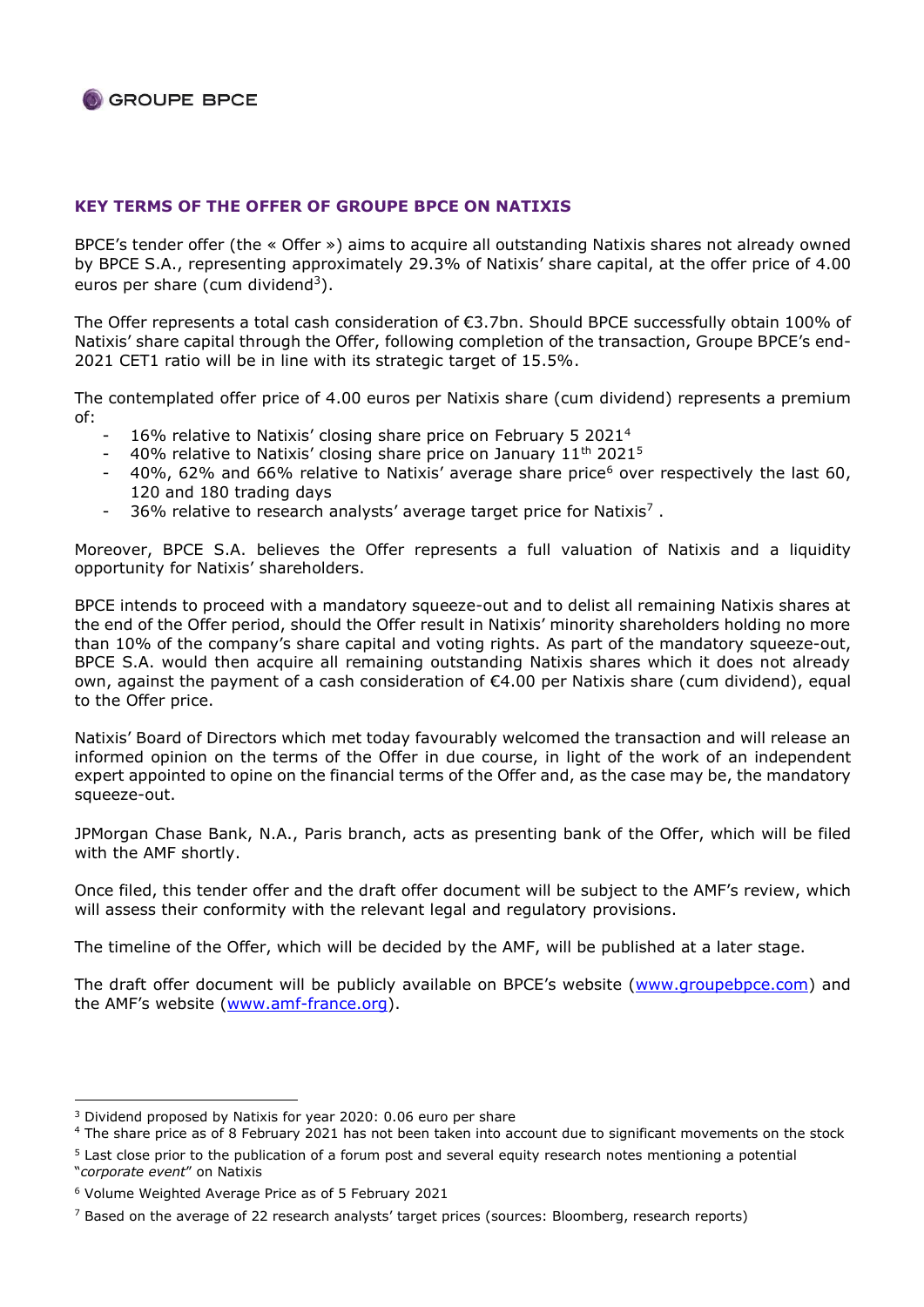

#### **ADVISERS**

J.P. Morgan, d'Angelin & Co. and Fenchurch Advisory Partners are acting as financial advisers to Groupe BPCE.

Darrois Villey Maillot Brochier AARPI are acting as legal advisers to Groupe BPCE.

#### **PRESS CONTACTS**

DGM Conseil (Olivier Labesse / +33 1 40 70 11 89/ +33 6 16 26 33 58)

#### **DISCLAIMER**

*This press release has been prepared for information purposes only. It does not constitute an offer to buy, or the solicitation of an offer to sell any securities of Natixis, or an offer to sell, in any jurisdiction, including France. This document is not meant to be disseminated in any jurisdiction other than France, except in those jurisdictions where such dissemination is authorised by applicable laws and regulations.*

*Pursuant to French laws and regulations, the Offer and the draft offer document, which sets out the terms and conditions of the Offer, will be filed with the Autorité des Marchés Financiers (AMF). The Offer and the draft offer document will be subject to review by the AMF and the Offer can only be opened once approved by the AMF.*

*The dissemination, publication, or distribution of this press release, as well as that of the Offer and its acceptance, may be subject to specific regulations and restrictions in certain jurisdictions. The Offer will not be addressed to those persons directly or indirectly subject to such restrictions. The Offer may not be accepted in any jurisdiction where the Offer is subject to such restrictions. Accordingly, persons who come into possession of this press release should inform themselves of and observe these local restrictions. BPCE and J.P. Morgan disclaim any responsibility or liability for the violation of any such restrictions by any person.*

*To the extent permissible under applicable laws and regulations, including Rule 14e-5 under the U.S. Securities Exchange Act, BPCE and its affiliates or its broker(s) (acting as agent or in the name and on behalf of BPCE and its affiliates, where applicable) may from time to time after the date of filing of the Offer, including other than pursuant to the Offer, directly or indirectly purchase any equity-linked securities. These purchases may occur either in the open market, on the basis of an order made at the Offer price, or in off-market transactions at a price per share equal to the Offer price. In no event will any such purchases be made for a price per share that is greater than the Offer price. No purchases will be made outside of the Offer in the United States of America by or on behalf of BPCE or its affiliates. In addition, the financial advisers to BPCE may also engage in ordinary course trading activities in securities of Natixis, which may include purchases or arrangements to purchase such securities.*

#### **About Groupe BPCE**

*Groupe BPCE, with its business model as a universal cooperative bank represented by 9 million cooperative shareholders, is currently the 2nd-largest banking group in France. With its 105,000 employees, it serves a total of 36 million customers – individuals, professionals, corporates, investors, and local government bodies – around the world. It operates in the retail banking and insurance sectors in France via its two major Banque Populaire and Caisse d'Epargne banking networks, along with Banque Palatine. With Natixis, it also runs global business lines specializing in Asset & Wealth management, Corporate & Investment Banking, Insurance and Payments. Through this structure, it is able to offer its customers a comprehensive, diversified range of products and services: solutions in savings, investment, cash management, financing, and insurance. The Group's financial strength is recognized by four financial rating agencies: Moody's (A1, stable outlook), Standard & Poor's (A+, negative outlook), Fitch (A+, negative outlook) and R&I (A+, stable outlook).*